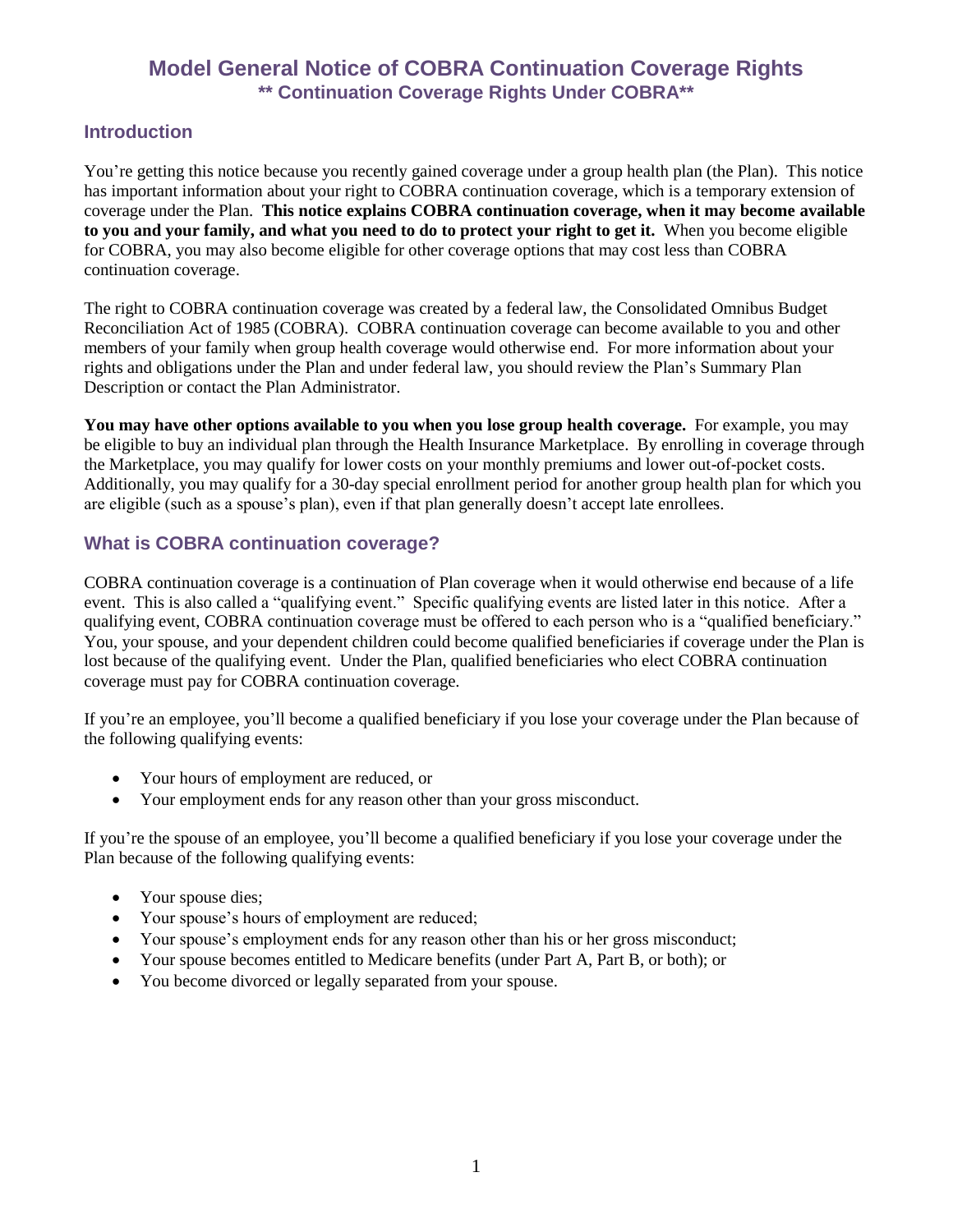Your dependent children will become qualified beneficiaries if they lose coverage under the Plan because of the following qualifying events:

- The parent-employee dies;
- The parent-employee's hours of employment are reduced;
- The parent-employee's employment ends for any reason other than his or her gross misconduct;
- The parent-employee becomes entitled to Medicare benefits (Part A, Part B, or both);
- The parents become divorced or legally separated; or
- The child stops being eligible for coverage under the Plan as a "dependent child."

Sometimes, filing a proceeding in bankruptcy under title 11 of the United States Code can be a qualifying event. If a proceeding in bankruptcy is filed with respect to The University of Oklahoma – Cameron University, and that bankruptcy results in the loss of coverage of any retired employee covered under the Plan, the retired employee will become a qualified beneficiary. The retired employee's spouse, surviving spouse, and dependent children will also become qualified beneficiaries if bankruptcy results in the loss of their coverage under the Plan.

#### **When is COBRA continuation coverage available?**

The Plan will offer COBRA continuation coverage to qualified beneficiaries only after the Plan Administrator has been notified that a qualifying event has occurred. The employer must notify the Plan Administrator of the following qualifying events:

- The end of employment or reduction of hours of employment;
- Death of the employee;
- Commencement of a proceeding in bankruptcy with respect to the employer;]; or
- The employee's becoming entitled to Medicare benefits (under Part A, Part B, or both).

**For all other qualifying events (divorce or legal separation of the employee and spouse or a dependent child's losing eligibility for coverage as a dependent child), you must notify the Plan Administrator within 60 days after the qualifying event occurs. You must provide this notice to: The University of Oklahoma – Cameron University.**

#### **How is COBRA continuation coverage provided?**

Once the Plan Administrator receives notice that a qualifying event has occurred, COBRA continuation coverage will be offered to each of the qualified beneficiaries. Each qualified beneficiary will have an independent right to elect COBRA continuation coverage. Covered employees may elect COBRA continuation coverage on behalf of their spouses, and parents may elect COBRA continuation coverage on behalf of their children.

COBRA continuation coverage is a temporary continuation of coverage that generally lasts for 18 months due to employment termination or reduction of hours of work. Certain qualifying events, or a second qualifying event during the initial period of coverage, may permit a beneficiary to receive a maximum of 36 months of coverage.

There are also ways in which this 18-month period of COBRA continuation coverage can be extended:

#### *Disability extension of 18-month period of COBRA continuation coverage*

If you or anyone in your family covered under the Plan is determined by Social Security to be disabled and you notify the Plan Administrator in a timely fashion, you and your entire family may be entitled to get up to an additional 11 months of COBRA continuation coverage, for a maximum of 29 months. The disability would have to have started at some time before the 60th day of COBRA continuation coverage and must last at least until the end of the 18-month period of COBRA continuation coverage.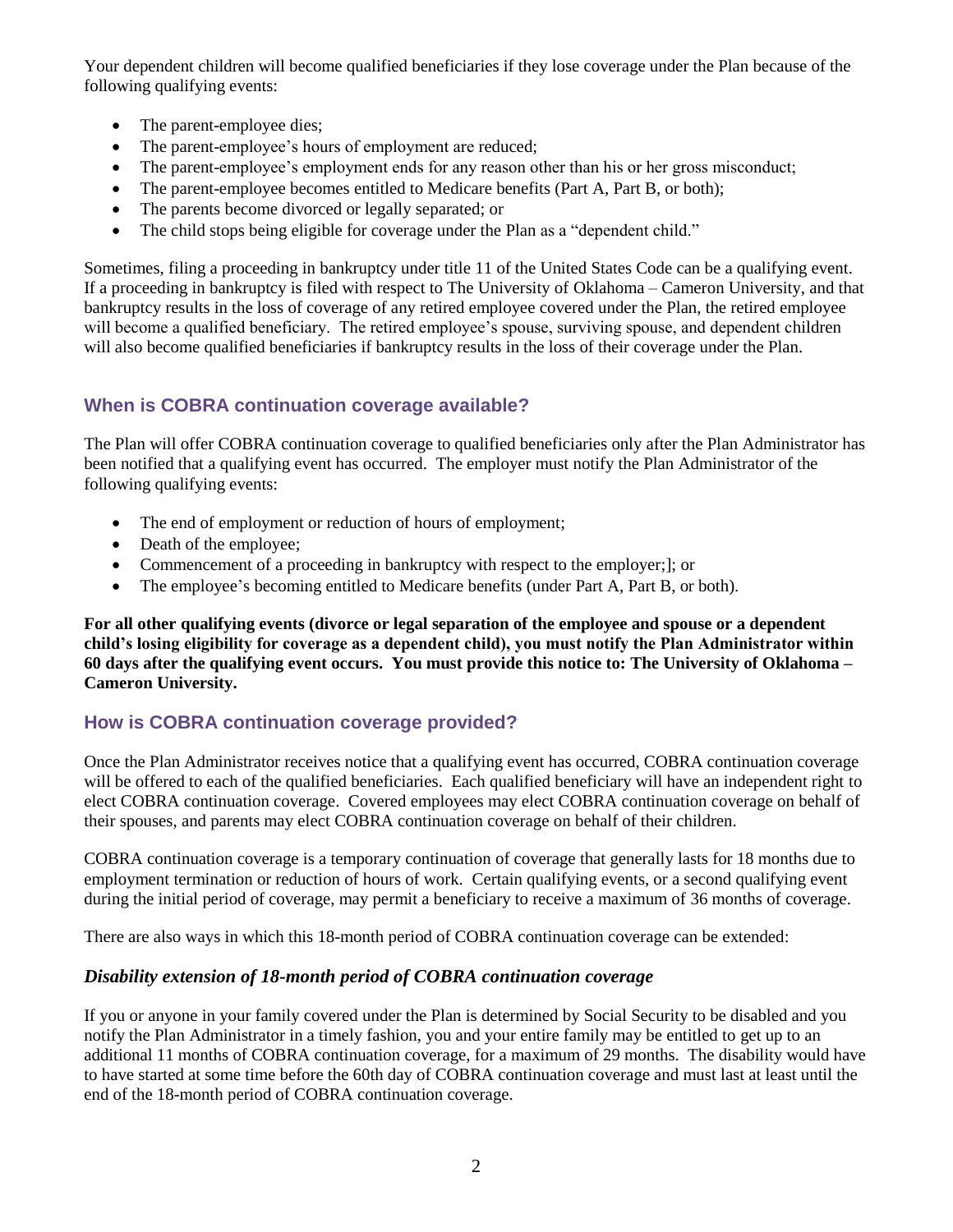#### *Second qualifying event extension of 18-month period of continuation coverage*

If your family experiences another qualifying event during the 18 months of COBRA continuation coverage, the spouse and dependent children in your family can get up to 18 additional months of COBRA continuation coverage, for a maximum of 36 months, if the Plan is properly notified about the second qualifying event. This extension may be available to the spouse and any dependent children getting COBRA continuation coverage if the employee or former employee dies; becomes entitled to Medicare benefits (under Part A, Part B, or both); gets divorced or legally separated; or if the dependent child stops being eligible under the Plan as a dependent child. This extension is only available if the second qualifying event would have caused the spouse or dependent child to lose coverage under the Plan had the first qualifying event not occurred.

## **Are there other coverage options besides COBRA Continuation Coverage?**

Yes. Instead of enrolling in COBRA continuation coverage, there may be other coverage options for you and your family through the Health Insurance Marketplace, Medicare, Medicaid[, Children's Health Insurance](https://www.healthcare.gov/are-my-children-eligible-for-chip)  [Program \(CHIP\),](https://www.healthcare.gov/are-my-children-eligible-for-chip) or other group health plan coverage options (such as a spouse's plan) through what is called a "special enrollment period." Some of these options may cost less than COBRA continuation coverage. You can learn more about many of these options at **[www.healthcare.gov](https://www.dol.gov/ebsa/www.healthcare.gov)**.

#### **Can I enroll in Medicare instead of COBRA continuation coverage after my group health plan coverage ends?**

In general, if you don't enroll in Medicare Part A or B when you are first eligible because you are still employed, after the Medicare initial enrollment period, you have an 8-month special enrollment period<sup>1</sup> to sign up for Medicare Part A or B, beginning on the earlier of

- The month after your employment ends; or
- The month after group health plan coverage based on current employment ends.

If you don't enroll in Medicare and elect COBRA continuation coverage instead, you may have to pay a Part B late enrollment penalty and you may have a gap in coverage if you decide you want Part B later. If you elect COBRA continuation coverage and later enroll in Medicare Part A or B before the COBRA continuation coverage ends, the Plan may terminate your continuation coverage. However, if Medicare Part A or B is effective on or before the date of the COBRA election, COBRA coverage may not be discontinued on account of Medicare entitlement, even if you enroll in the other part of Medicare after the date of the election of COBRA coverage.

If you are enrolled in both COBRA continuation coverage and Medicare, Medicare will generally pay first (primary payer) and COBRA continuation coverage will pay second. Certain plans may pay as if secondary to Medicare, even if you are not enrolled in Medicare.

For more information visit [https://www.medicare.gov/medicare-and-you.](https://www.medicare.gov/medicare-and-you)

### **If you have questions**

 $\overline{a}$ 

Questions concerning your Plan or your COBRA continuation coverage rights should be addressed to the contact or contacts identified below. For more information about your rights under the Employee Retirement Income Security Act (ERISA), including COBRA, the Patient Protection and Affordable Care Act, and other laws affecting group health plans, contact the nearest Regional or District Office of the U.S. Department of Labor's Employee Benefits Security Administration (EBSA) in your area or visit **[www.dol.gov/ebsa](http://www.dol.gov/ebsa)**. (Addresses and phone numbers of Regional and District EBSA Offices are available through EBSA's website.) For more information about the Marketplace, visit **[www.HealthCare.gov](http://www.healthcare.gov/)**.

<sup>1</sup> [https://www.medicare.gov/sign-up-change-plans/how-do-i-get-parts-a-b/part-a-part-b-sign-up-periods.](https://www.medicare.gov/sign-up-change-plans/how-do-i-get-parts-a-b/part-a-part-b-sign-up-periods)